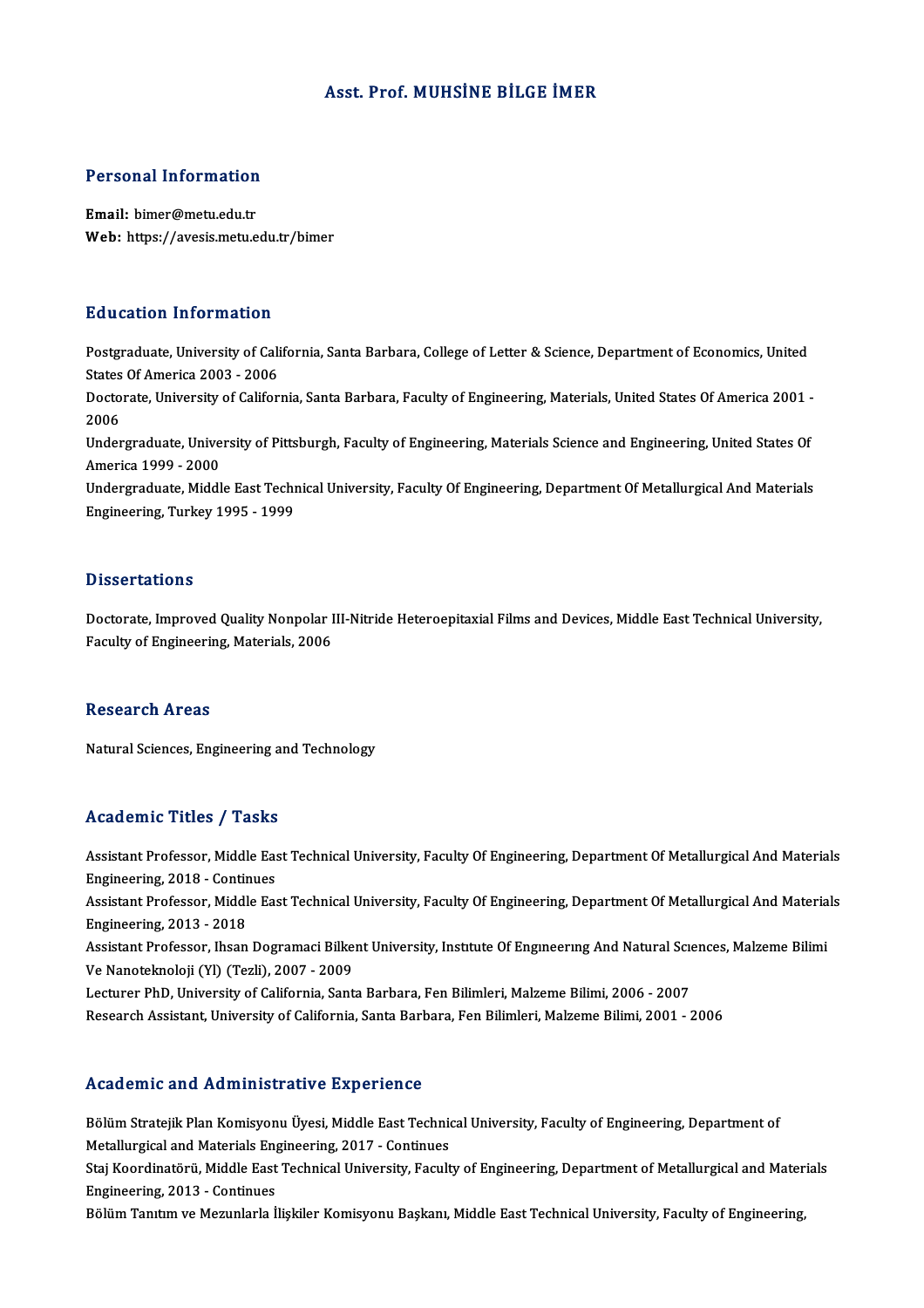### Courses

Courses<br>Engineering Materials, Undergraduate, 2018 - 2019, 2019 - 2020, 2020 - 2021, 2021 - 2022<br>Materials Technology Managament, Undergraduate, 2021, 2022 Sources<br>Engineering Materials, Undergraduate, 2018 - 2019, 2019 - 2020,<br>Materials Technology Management, Undergraduate, 2021 - 2022<br>TRANSPORT PHENOMENA, Undergraduate, 2012 - 2014, 2014 Engineering Materials, Undergraduate, 2018 - 2019, 2019 - 2020, 2020 - 2021, 2021 - 2022<br>Materials Technology Management, Undergraduate, 2021 - 2022<br>TRANSPORT PHENOMENA, Undergraduate, 2013 - 2014, 2014 - 2015, 2015 - 2016 Materials Technology Management, Undergrad<br>TRANSPORT PHENOMENA, Undergraduate, 20<br>2019, 2019 - 2020, 2020 - 2021, 2021 - 2022<br>Eundementals of Materials Science and Engine TRANSPORT PHENOMENA, Undergraduate, 2013 - 2014, 2014 - 2015, 2015 - 2016, 2016 - 2017, 2017 - 2018, 2018<br>2019, 2019 - 2020, 2020 - 2021, 2021 - 2022<br>Fundamentals of Materials Science and Engineering, Undergraduate, 2012 -2019, 2019 - 2020, 2020 - 2021, 2021 - 2022<br>Fundamentals of Materials Science and Engineering, Undergraduate, 2012 - 2013, 2013 - 2014, 2014 - 2015, 2015 -<br>2016, 2016 - 2017, 2017 - 2018, 2018 - 2019, 2019 - 2020, 2020 - 2 Fundamentals of Materials Science and Engineering, Undergraduate, 2012 - 2013, 2013 - 2014, 2014 - 2015, 2015 -<br>2016, 2016 - 2017, 2017 - 2018, 2018 - 2019, 2019 - 2020, 2020 - 2021<br>Thin Films and Its Applications, Undergr 2016, 2016 - 2017, 2017 - 2018, 2<br>Thin Films and Its Applications, Ur<br>- 2019, 2019 - 2020, 2020 - 2021<br>Nanoscionse and Engineering Prin Thin Films and Its Applications, Undergraduate, 2013 - 2014, 2014 - 2015, 2015 - 2016, 2016 - 2017, 2017 - 2018, 2<br>- 2019, 2019 - 2020, 2020 - 2021<br>Nanoscience and Engineering Principles, Postgraduate, 2016 - 2017, 2017 - - 2019, 2019 - 2020, 2020 - 2021<br>Nanoscience and Engineering Principles, Postgraduate, 2016 - 2017, 2017 - 2018, 2018 - 2019, 2019 - 2020, 2020<br>2021, 2021 - 2022 Nanoscience and Engineering Principles, Postgraduate, 2016 - 2017, 2017 - 2018, 2018 - 2019, 2019 - 2020, 2020<br>2021, 2021 - 2022<br>Materials Design Economics and Management in Materials Engineering, Undergraduate, 2012 - 201 2021, 2021 - 2022<br>Materials Design Economics and Management in Materials Er<br>- 2015, 2015 - 2016, 2016 - 2017, 2017 - 2018, 2018 - 2019<br>Besis Consents in Materials Ssiense II Undergraduate 2012 Materials Design Economics and Management in Materials Engineering, Undergra<br>- 2015, 2015 - 2016, 2016 - 2017, 2017 - 2018, 2018 - 2019<br>Basic Concepts in Materials Science II, Undergraduate, 2012 - 2013, 2013 - 2014<br>Basic - 2015, 2015 - 2016, 2016 - 2017, 2017 - 2018, 2018 - 2019<br>Basic Concepts in Materials Science II, Undergraduate, 2012 - 2013<br>Basic Concepts in Materials Science I, Undergraduate, 2013 - 2014 Basic Concepts in Materials Science I, Undergraduate, 2013 - 2014<br>Advising Theses

Advising Theses<br>Bek A., İmer M. B. , Comparison of alloyed and non-alloyed ohmic contacts in GaN/algan HEMT for Ka band radar<br>applications, Dostorate, H.CAKMAK(Student), 2020 applications, Dactors<br>Bek A., İmer M. B. , Comparison of alloyed and non-a<br>applications, Doctorate, H.ÇAKMAK(Student), 2020<br>İmer M. B., Kalkanlı A., COOLING GUBVE THERMAL Bek A., İmer M. B. , Comparison of alloyed and non-alloyed ohmic contacts in GaN/algan HEMT for Ka band radar<br>applications, Doctorate, H.ÇAKMAK(Student), 2020<br>İmer M. B. , Kalkanlı A., COOLING CURVE THERMAL ANALYSES AND OX

applications, Doctorate, H.ÇAKMAK(Student), 2020<br>İmer M. B. , Kalkanlı A., COOLING CURVE THERMAL ANALYSES AND OXYGEN ACTIVITY ANALYSES FOR THE ESTIMATION<br>OF MICROSTRUCTURAL PROPERTIES OF NODULAR CAST IRON, Postgraduate, C. İmer M. B. , Kalkanlı A., COOLING CURVE THERMAL ANALYSES AND OXYGEN ACTIVITY ANALYSES FOR THE ES<br>OF MICROSTRUCTURAL PROPERTIES OF NODULAR CAST IRON, Postgraduate, C.ÇEHİZ(Student), 2019<br>İMER M. B. , IN 738 LC microstructur

OF MICROSTRUCTURAL PROPERTIES OF NODULAR CAST IRON, Postg<br>IMER M. B. , IN 738 LC microstructure optimization with heat treatme<br>properties of turbine blades, Postgraduate, M.TARIK(Student), 2018<br>IMER M. B. (INALAN H. E. Con İMER M. B. , IN 738 LC microstructure optimization with heat treatment and simulation to improve mecha<br>properties of turbine blades, Postgraduate, M.TARIK(Student), 2018<br>İMER M. B. , ÜNALAN H. E. , Copper nanowire network

properties of turbine blades, Postgraduate, M.TARIK(Student), 2018<br>İMER M. B. , ÜNALAN H. E. , Copper nanowire network based transparent thin film heaters, Postgraduate,<br>D.TİGAN(Student), 2018 IMER M. B. , ÜNALAN H. E. , Copper nanowire network based transparent thin film heaters, Postgraduate,<br>D.TIGAN(Student), 2018<br>Bek A., İmer M. B. , Development of hole transport transparent conductive electrodes for n-type

D.TİGAN(Student), 2018<br>Bek A., İmer M. B. , Development of hole transpo<br>cells, Postgraduate, O.AKDEMİR(Student), 2018<br>İMER M. B., Production and davelopment of alu Bek A., İmer M. B. , Development of hole transport transparent conductive electrodes for n-type crystalline sili<br>cells, Postgraduate, O.AKDEMİR(Student), 2018<br>İMER M. B. , Production and development of aluminide coatings b

cells, Postgraduate, O.AKDEMİR(Student), 2018<br>İMER M. B. , Production and development of aluminide coatings by chemical vapor de<br>superalloys for turbine engine applications, Postgraduate, U.ERTÜRK(Student), 2017<br>Imer M. B. IMER M. B. , Production and development of aluminide coatings by chemical vapor deposition on nickel based<br>superalloys for turbine engine applications, Postgraduate, U.ERTÜRK(Student), 2017<br>Imer M. B. , Çıracı S., Dana A.,

superalloys for turbine engine applications, Postgraduate, U.ERTÜRK(Student), 2017<br>İmer M. B. , Çıracı S., Dana A., Scanning probe microscopy for optoelectronic characterization at the nanoscale,<br>Postgraduate, M.Ürel(Stude İmer M. B. , Çıracı S., Dana A., Scanning probe microscopy for optoelectronic characterization at the nanoscale,<br>Postgraduate, M.Ürel(Student), 2010<br>İmer M. B. , Çıracı S., Dana A., Enhancing light extraction efficiency of

Postgraduate, M.Ürel(Student), 2010<br>İmer M. B. , Çıracı S., Dana A., Enhancing light extraction efficiency of InGaN/GaN multi quantum well<br>with embedded two dimensional photonic crystal structures, Postgraduate, A.Güneş(St with embedded two dimensional photonic crystal structures, Postgraduate, A.Güneş(Student), 2010<br>Designed Lessons

Designed Lessons<br>Imer M. B. , Materials Technology Management, Undergraduate, 2021 - 2022<br>Imer M. B., Thin Films and Ita Applications, Undergraduate, 2011, 2012 D'OSIGNOG 'EOSSONS'<br>Imer M. B. , Materials Technology Management, Undergraduate, 2021 - 20<br>Imer M. B. , Thin Films and Its Applications, Undergraduate, 2011 - 2012 Imer M. B. , Thin Films and Its Applications, Undergraduate, 2011 - 2012<br>Research Infrastructure Information

İmer M.B., Thin Films and Coatings Laboratory, June 2016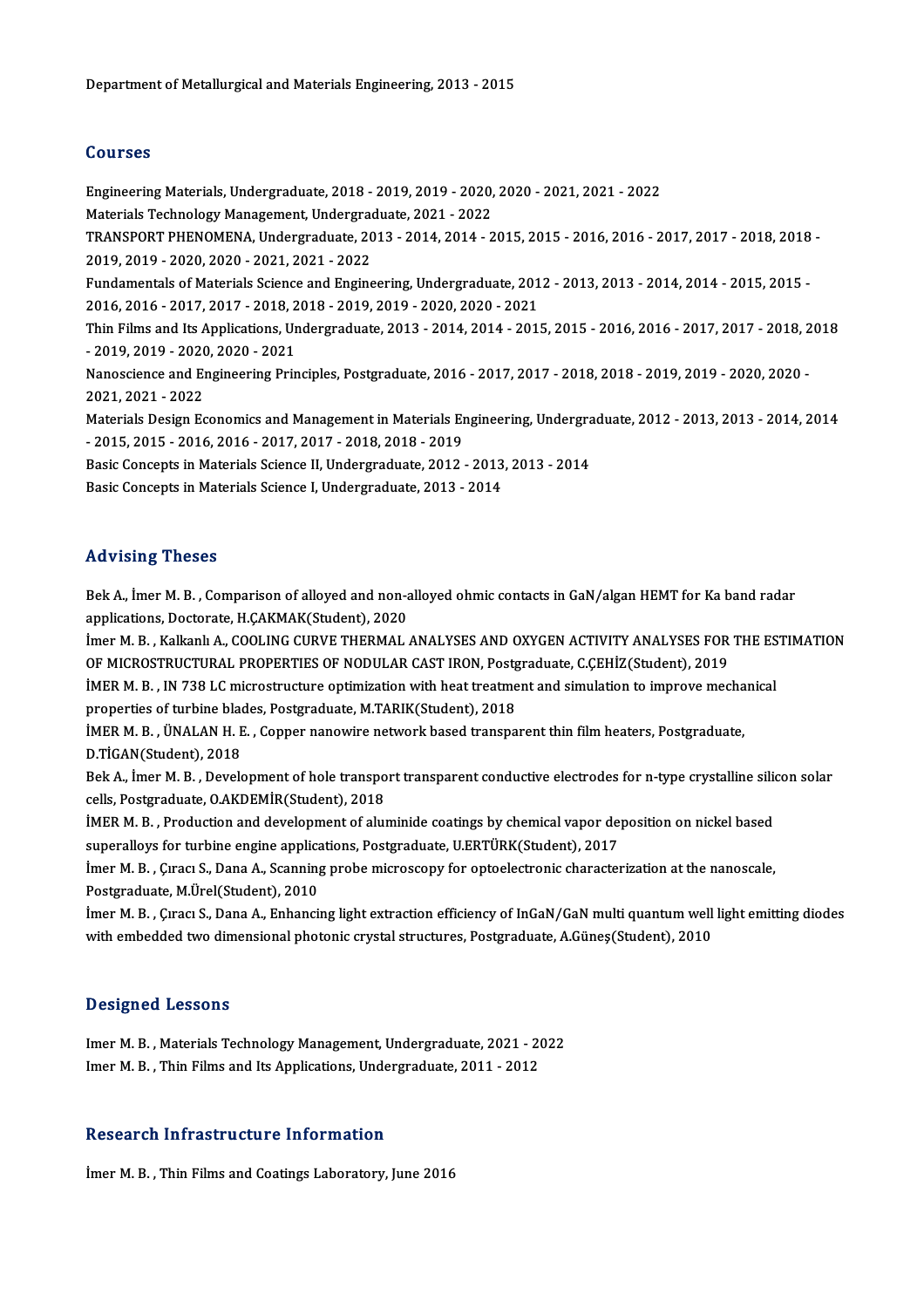# Articles Published in Journals That Entered SCI, SSCI and AHCI Indexes

rticles Published in Journals That Entered SCI, SSCI and AHCI Indexes<br>I. A Comparative Analysis of Ternary Element Addition on Corrosion Behavior of Aluminide Coatings<br>in Harch Environmental Conditions ince Practicular Harsh Environmental Conditions<br>in Harsh Environmental Conditions<br>Enturk II, Imer M. B. A Comparative An<br>in Harsh Environn<br>Erturk U., Imer M. B.<br>COPPOSION .vol 77 . in Harsh Environmental Conditions<br>Erturk U., Imer M. B.<br>CORROSION, vol.77, no.12, pp.1365-1373, 2021 (Journal Indexed in SCI) Erturk U., Imer M. B.<br>CORROSION, vol.77, no.12, pp.1365-1373, 2021 (Journal Indexed in SCI)<br>II. Nonalloyed Ohmic Contacts in AlGaN/GaN HEMTs With MOCVD Regrowth of InGaN for Ka-Band<br>Annisotions CORROSION, v<br>Nonalloyed C<br>Applications Nonalloyed Ohmic Contacts in AlGa<br>Applications<br>Cakmak H., Ozturk M., Ozbay E., Imer B.<br>JEEE TRANSACTIONS ON ELECTRON DI Applications<br>Cakmak H., Ozturk M., Ozbay E., Imer B.<br>IEEE TRANSACTIONS ON ELECTRON DEVICES, vol.68, no.3, pp.1006-1010, 2021 (Journal Indexed in SCI) Cakmak H., Ozturk M., Ozbay E., Imer B.<br>IEEE TRANSACTIONS ON ELECTRON DEVICES, vol.68, no.3, pp.1006-1010, 2021 (J<br>III. Core/shell copper nanowire networks for transparent thin film heaters<br>Tigan D. Coplit S. B. Jmen B. UN THE TRANSACTIONS ON ELECTRON DEVICT<br>**Core/shell copper nanowire networks**<br>Tigan D., Genlik S. P., Imer B., ÜNALAN H. E.<br>NANOTECHNOLOCY VRL30, De 32, 2019 (Je Core/shell copper nanowire networks for transparent thi<br>Tigan D., Genlik S. P. , Imer B., ÜNALAN H. E.<br>NANOTECHNOLOGY, vol.30, no.32, 2019 (Journal Indexed in SCI)<br>High responsivity A plane CaN hased metal semisonduste Tigan D., Genlik S. P. , Imer B., ÜNALAN H. E.<br>NANOTECHNOLOGY, vol.30, no.32, 2019 (Journal Indexed in SCI)<br>IV. High responsivity A-plane GaN-based metal-semiconductor-metal photodetectors for polarization-<br>consitive a NANOTECHNOLOGY, vol.<br>High responsivity A-pl<br>sensitive applications<br>Navarre A-Bivara G-Bar High responsivity A-plane GaN-based metal-semiconductor-metal pl<br>sensitive applications<br>Navarro A., Rivera C., Pereiro J., Munoz E., Imer B., DenBaars S. P. , Speck J. S.<br>APPLIED PHYSICS LETTERS vol.04, no.21, 2009 (Jaurna sensitive applications<br>Navarro A., Rivera C., Pereiro J., Munoz E., Imer B., DenBaars S. P. , Speck J<br>APPLIED PHYSICS LETTERS, vol.94, no.21, 2009 (Journal Indexed in SCI)<br>Impreyed quality perpelar a plane CeN/AICeN IIV J Navarro A., Rivera C., Pereiro J., Munoz E., Imer B., DenBaars S. P. , Speck J. S.<br>APPLIED PHYSICS LETTERS, vol.94, no.21, 2009 (Journal Indexed in SCI)<br>V. Improved quality nonpolar a-plane GaN/AlGaN UV LEDs grown with sid APPLIED PHYSICS LET<br>Improved quality no<br>overgrowth (SLEO)<br>Imar P. Sabmidt M. Ha Improved quality nonpolar a-plane GaN/AlGaN UV LEDs grown with sidewall lateral epit<br>overgrowth (SLEO)<br>Imer B., Schmidt M., Haskell B., Rajan S., Zhong B., Kim K., Wu F., Mates T., Keller S., Mishra U. K. , et al.<br>PHYSICA overgrowth (SLEO)<br>Imer B., Schmidt M., Haskell B., Rajan S., Zhong B., Kim K., Wu F., Mates T., Keller S., Mishra U. K. , et al.<br>PHYSICA STATUS SOLIDI A-APPLICATIONS AND MATERIALS SCIENCE, vol.205, no.7, pp.1705-1712, 2008 Imer B., Schmidt M., Haskell B., Rajan S., Zhong B., Kim K., Wu F., Mates T., Keller S., Mishra U. K., et al. PHYSICA STATUS SOLIDI A-APPLICATIONS AND MATERIALS SCIENCE, vol.205, no.7, pp.1705-1712, 2008 (Journal<br>Indexed in SCI)<br>VI. Electrical characterization of low defect density nonpolar (11(2)over-bar0) a-plane GaN grown with<br> Indexed in SCI)<br>Electrical characterization of low defect dens<br>sidewall lateral epitaxial overgrowth (SLEO)<br>Imar B. Haskall B. Bajan S. Kellar S. Mishna U. K. J Electrical characterization of low defect density nonpolar (11(2)over-bar0) a-<sub>l</sub><br>sidewall lateral epitaxial overgrowth (SLEO)<br>Imer B., Haskell B., Rajan S., Keller S., Mishra U. K. , Nakamura S., Speck J. S. , DenBaars S. sidewall lateral epitaxial overgrowth (SLEO)<br>Imer B., Haskell B., Rajan S., Keller S., Mishra U. K. , Nakamura S., Speck J. S. , DenBaars S. P.<br>JOURNAL OF MATERIALS RESEARCH, vol.23, no.2, pp.551-555, 2008 (Journal Indexed Imer B., Haskell B., Rajan S., Keller S., Mishra U. K. , Nakamura S., Speck J. S.<br>JOURNAL OF MATERIALS RESEARCH, vol.23, no.2, pp.551-555, 2008 (Jour.<br>VII. Growth evolution in sidewall lateral epitaxial overgrowth (SLEO)<br>I **JOURNAL OF MATERIALS RESEARCH, vol<br>Growth evolution in sidewall lateral<br>Imer B., Wu F., Speck J. S. , DenBaars S. P.<br>JOUPNAL OF CPYSTAL CPOWTH VOL306** Growth evolution in sidewall lateral epitaxial overgrowth (SLEO)<br>Imer B., Wu F., Speck J. S. , DenBaars S. P.<br>JOURNAL OF CRYSTAL GROWTH, vol.306, no.2, pp.330-338, 2007 (Journal Indexed in SCI)<br>Polarization anisotrony in n Imer B., Wu F., Speck J. S. , DenBaars S. P.<br>JOURNAL OF CRYSTAL GROWTH, vol.306, no.2, pp.330-338, 2007 (Journal Indexed in SCI)<br>VIII. Polarization anisotropy in nonpolar oriented GaN films studied by polarized photoreflec **JOURNAL OF CF<br>Polarization a<br>spectroscopy**<br>Pohn II, Misra I Polarization anisotropy in nonpolar oriented GaN films studied by po<br>spectroscopy<br>Behn U., Misra P., Grahn H. T. , Imer B., Nakamura S., DenBaars S. P. , Speck J. S.<br>puvsica status Sol IDLA APRLICATIONS AND MATERIALS SCIEN spectroscopy<br>Behn U., Misra P., Grahn H. T. , Imer B., Nakamura S., DenBaars S. P. , Speck J. S.<br>PHYSICA STATUS SOLIDI A-APPLICATIONS AND MATERIALS SCIENCE, vol.204, no.1, pp.299-303, 2007 (Journal<br>Indexed in SCI) Behn U., Misra P., Grahn H. T., Imer B., Nakamura S., DenBaars S. P., Speck J. S. IX. Stability of (1(1)over-bar-00) m-plane GaN films grown by metalorganic chemical vapor deposition Imer B., Wu F., Cravens M. D., Speck J. S., DenBaars S. P. Stability of (1(1)over-bar-00) m-plane GaN films grown by metalorganic chemical vapor deposi<br>Imer B., Wu F., Cravens M. D. , Speck J. S. , DenBaars S. P.<br>JAPANESE JOURNAL OF APPLIED PHYSICS PART 1-REGULAR PAPERS BRIEF COMM Imer B., Wu F., Cravens M. D. , Speck J. S. , DenBaars S. P.<br>JAPANESE JOURNAL OF APPLIED PHYSICS PART 1-REGULAR PAPER:<br>PAPERS, vol.45, no.11, pp.8644-8647, 2006 (Journal Indexed in SCI)<br>Onticel polarization enjectrony in s JAPANESE JOURNAL OF APPLIED PHYSICS PART 1-REGULAR PAPERS BRIEF COMMUNICATION<br>PAPERS, vol.45, no.11, pp.8644-8647, 2006 (Journal Indexed in SCI)<br>X. Optical polarization anisotropy in strained A-plane GaN films on R-plane s PAPERS, vol.45, no.11, pp.8644-8647, 2006 (Journal Indexed in SCI)<br>Optical polarization anisotropy in strained A-plane GaN films on R-pla<br>Ghosh S., Misra P., Grahn H.T., Imer B., Nakamura S., DenBaars S.P., Speck J.S.<br>PHYS Optical polarization anisotropy in strained A-plane GaN films on R-plane sapphire<br>Ghosh S., Misra P., Grahn H. T. , Imer B., Nakamura S., DenBaars S. P. , Speck J. S.<br>PHYSICA STATUS SOLIDI B-BASIC SOLID STATE PHYSICS, vol. Ghos<br>PHYS<br>SCI)<br>Pala PHYSICA STATUS SOLIDI B-BASIC SOLID STATE PHYSICS, vol.243, no.7, pp.1441-1445, 2006 (Journal Index<br>SCI)<br>XI. Polarization anisotropy in GaN films for different nonpolar orientations studied by polarized<br>nhatanaflastance an SCI)<br>XI. Polarization anisotropy in GaN films for different nonpolar orientations studied by polarized<br>photoreflectance spectroscopy Misra P., Behn U., Brandt O., Grahn H., Imer B., Nakamura S., DenBaars S., Speck J. photoreflectance spectroscopy<br>Misra P., Behn U., Brandt O., Grahn H., Imer B., Nakamura S., DenBaars S., !<br>APPLIED PHYSICS LETTERS, vol.88, no.16, 2006 (Journal Indexed in SCI)<br>Impreued quality (11(2)eyer bar Q) a plane Ca Misra P., Behn U., Brandt O., Grahn H., Imer B., Nakamura S., DenBaars S., Speck J.<br>APPLIED PHYSICS LETTERS, vol.88, no.16, 2006 (Journal Indexed in SCI)<br>XII. Improved quality (11(2)over-bar-0) a-plane GaN with sidewall la APPLIED PHYSICS LETTERS, vol.88,<br>Improved quality (11(2)over-b.<br>Imer B., Wu F., DenBaars S., Speck J.<br>APPLIED PHYSICS LETTERS, vol.99 Improved quality (11(2)over-bar-0) a-plane GaN with sidewall<br>Imer B., Wu F., DenBaars S., Speck J.<br>APPLIED PHYSICS LETTERS, vol.88, no.6, 2006 (Journal Indexed in SCI)<br>Polarized photoroflastance spectrosseny of strained A Imer B., Wu F., DenBaars S., Speck J.<br>APPLIED PHYSICS LETTERS, vol.88, no.6, 2006 (Journal Indexed in SCI)<br>XIII. Polarized photoreflectance spectroscopy of strained A-plane GaN films on R-plane sapphire<br>Check S. Misra B. C APPLIED PHYSICS LETTERS, vol.88, no.6, 2006 (Journal Indexed in SCI)<br><mark>Polarized photoreflectance spectroscopy of strained A-plane</mark> G<br>Ghosh S., Misra P., Grahn H., Imer B., Nakamura S., DenBaars S., Speck J.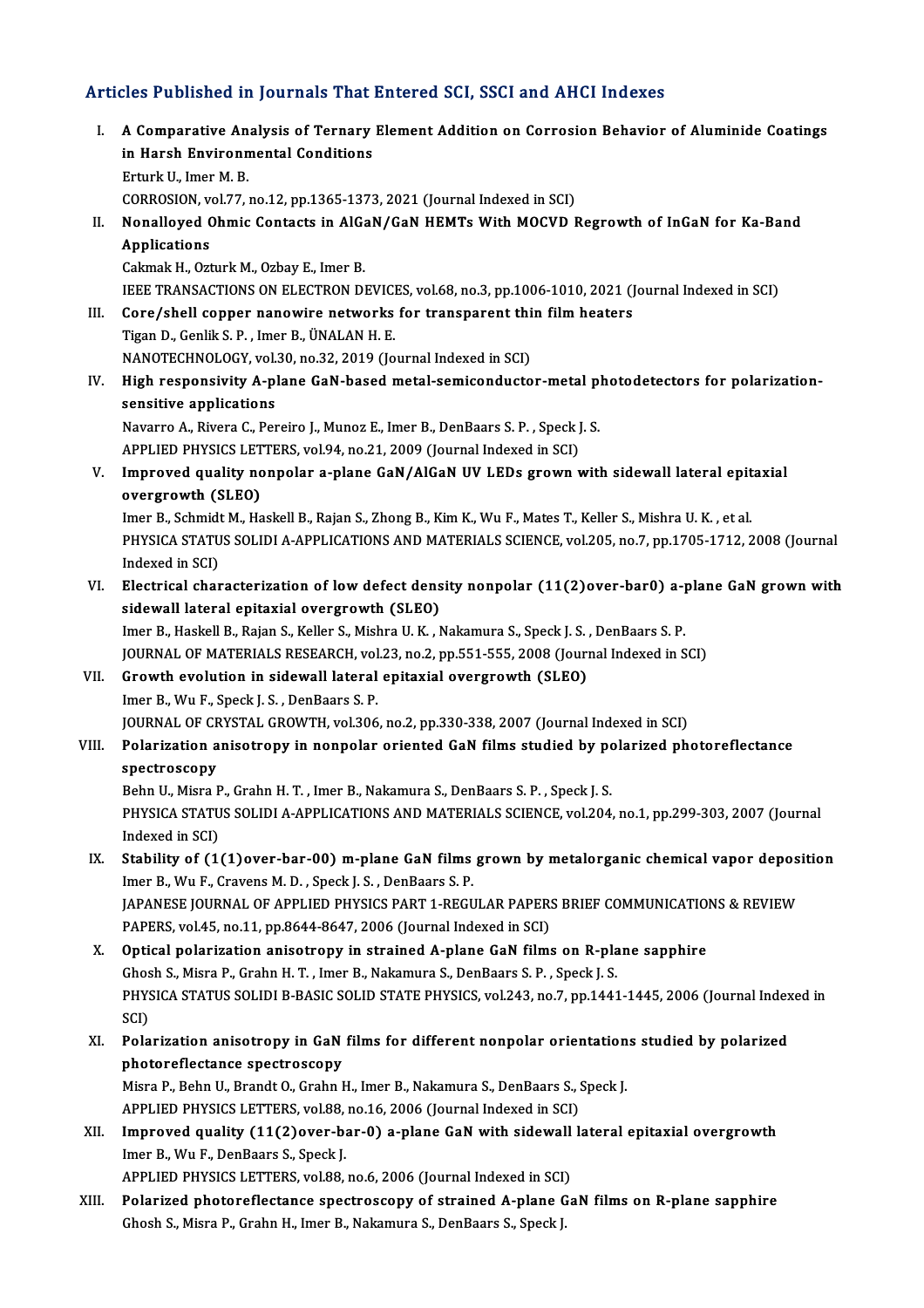JOURNAL OF APPLIED PHYSICS, vol.98, no.2, 2005 (Journal Indexed in SCI)

- JOURNAL OF APPLIED PHYSICS, vol.98, no.2, 2005 (Journal Indexed in SCI)<br>XIV. Intensity dependent time-resolved photoluminescence studies of GaN/AlGaN multiple quantum wells JOURNAL OF APPLIED PHYSICS, vol.98, no.2, 2005 (Journal Indexed in SCI)<br>Intensity dependent time-resolved photoluminescence studies of GaN/AlGaN is<br>of varying well width on laterally overgrown a-plane and planar c-plane Ga Intensity dependent time-resolved photoluminescence studies of GaN/AlGaN multip<br>of varying well width on laterally overgrown a-plane and planar c-plane GaN<br>Garrett G., Shen H., Wraback M., Imer B., Haskell B., Speck J., Ke of varying well width on laterally overgrown a-plane and planar c-plane GaN<br>Garrett G., Shen H., Wraback M., Imer B., Haskell B., Speck J., Keller S., Nakamura S., DenBaars S.<br>PHYSICA STATUS SOLIDI A-APPLICATIONS AND MATER Garrett G., Shen<br>PHYSICA STATU<br>Indexed in SCI)<br>Crowth of this PHYSICA STATUS SOLIDI A-APPLICATIONS AND MATERIALS SCIENCE, vo<br>Indexed in SCI)<br>XV. Growth of thick (11(2)over-bar0) GaN using a metal interlayer<br>Tayorniar B. Jmar B. DanBaars S. Clarke D.
- Indexed in SCI)<br>XV. Growth of thick (11(2)over-bar0) GaN using a metal interlayer<br>Tavernier P., Imer B., DenBaars S., Clarke D. Growth of thick (11(2)over-bar0) GaN using a metal interlayer<br>Tavernier P., Imer B., DenBaars S., Clarke D.<br>APPLIED PHYSICS LETTERS, vol.85, no.20, pp.4630-4632, 2004 (Journal Indexed in SCI)<br>Microstructural avolution of a
- Tavernier P., Imer B., DenBaars S., Clarke D.<br>APPLIED PHYSICS LETTERS, vol.85, no.20, pp.4630-4632, 2004 (Journal Indexed in SCI)<br>XVI. Microstructural evolution of a-plane GaN grown on a-plane SiC by metalorganic chemical APPLIED PH<br>Microstruct<br>deposition<br>Crayon M - M Microstructural evolution of a-plane GaN grown on a-plane SiC b<br>deposition<br>Craven M., Wu F., Chakraborty A., Imer B., Mishra U., DenBaars S., Speck J.<br>APPLIED PHYSICS LETTERS .vel 84, no 8, nn 1291 1292, 2004 (Journal In

deposition<br>Craven M., Wu F., Chakraborty A., Imer B., Mishra U., DenBaars S., Speck J.<br>APPLIED PHYSICS LETTERS, vol.84, no.8, pp.1281-1283, 2004 (Journal Indexed in SCI)

## Articles Published in Other Journals

rticles Published in Other Journals<br>I. Development of AZO TCOs with ALD for HEMT and HJSC Solar Cell Applications<br>Tuggul D. Colmok H. Örboy E. Imer M. P. Tugrul D., Cakmak H., Özbay E., Imer M. B.<br>Tugrul D., Cakmak H., Özbay E., Imer M. B.<br>Journal of Politechnia vel 34, no 3, nn 1, E Development of AZO TCOs with ALD for HEMT and HJSC Solar Cell Applicatio<br>Tugrul D., Cakmak H., Özbay E., Imer M. B.<br>Journal of Polytechnic, vol.24, no.3, pp.1-5, 2021 (National Refreed University Journal)

# Journal of Polytechnic, vol.24, no.3, pp.1-5, 2021 (National Refreed Univer<br>Refereed Congress / Symposium Publications in Proceedings

| Refereed Congress / Symposium Publications in Proceedings |                                                                                                                 |  |
|-----------------------------------------------------------|-----------------------------------------------------------------------------------------------------------------|--|
| I.                                                        | Comparison of ALD grown AZO and ZnO Thin Film Heater Performances                                               |  |
|                                                           | Tugrul D., Doganay D., Ünalan H. E., Imer M. B.                                                                 |  |
|                                                           | Materials Research Society (MRS) Fall 2021, Massachusetts, United States Of America, 6 - 08 December 2021, pp.1 |  |
| П.                                                        | ALD grown AZO contacts for AlGaN/GaN HEMT Device Applications                                                   |  |
|                                                           | Cakmak H., Tugrul D., Esen H., Yilmaz D., Özbay E., Imer M. B.                                                  |  |
|                                                           | International Conference on Advanced Materials Science & Engineering and High Tech Devices Applications -       |  |
|                                                           | ICMATSE, Ankara, Turkey, 2 - 04 October 2020, vol.1, no.1, pp.58-59                                             |  |
| III.                                                      | Development of AZO TCOs with ALD for HEMT and HJSC solar cell applications                                      |  |
|                                                           | Tugrul D., Cakmak H., Özbay E., Imer M. B.                                                                      |  |
|                                                           | International Conference on Advanced Materials Science & Engineering and High Tech Device Applications -        |  |
|                                                           | ICMATSE, Ankara, Turkey, 2 - 04 October 2020, vol.1, no.1, pp.54-55                                             |  |
| IV.                                                       | Aluminum Doped Zinc Oxide by Atomic Layer Deposition for Device Applications                                    |  |
|                                                           | Çakmak H., Yılmaz D., Öztürk M., İmer M. B., Özbay E.                                                           |  |
|                                                           | 21. Ulusal Optik, Elektro-Optik ve Fotonik Çalıştayı, İstanbul, Turkey, 06 September 2019                       |  |
| V.                                                        | Post-annealing Temperature Effect on Electrical Properties of Al2O3 Films on Silicon by Atomic                  |  |
|                                                           | Layer Deposition for Solar Cell Applications                                                                    |  |
|                                                           | Dönerçark E., İmer M. B., Turan R.                                                                              |  |
|                                                           | MRS Fall Meeting & Exhibit 2018, Massachusetts, United States Of America, 25 November 2018 - 30 November        |  |
|                                                           | 2019, pp 956                                                                                                    |  |
| VI.                                                       | Transparent Thin-Film Heaters Based on Atomic Layer Deposited Oxides onto Copper Nanowire                       |  |
|                                                           | <b>Networks</b>                                                                                                 |  |
|                                                           | Ünalan H. E., Tigan D., Polat Genlik S., İmer M. B.                                                             |  |
|                                                           | Materials Research Society Fall Meeting 2018, Massachusetts, United States Of America, 25 - 30 November 2018,   |  |
|                                                           | pp 1                                                                                                            |  |
| VII.                                                      | Transparent Thin Film Heaters Based on Copper Nanowire Networks                                                 |  |
|                                                           | Tigan D., Polat Genlik S., İmer M. B., Ünalan H. E.                                                             |  |
|                                                           | 19th International Metallurgy and Materials Congress, İstanbul, Turkey, 25 - 27 October 2018, pp.584            |  |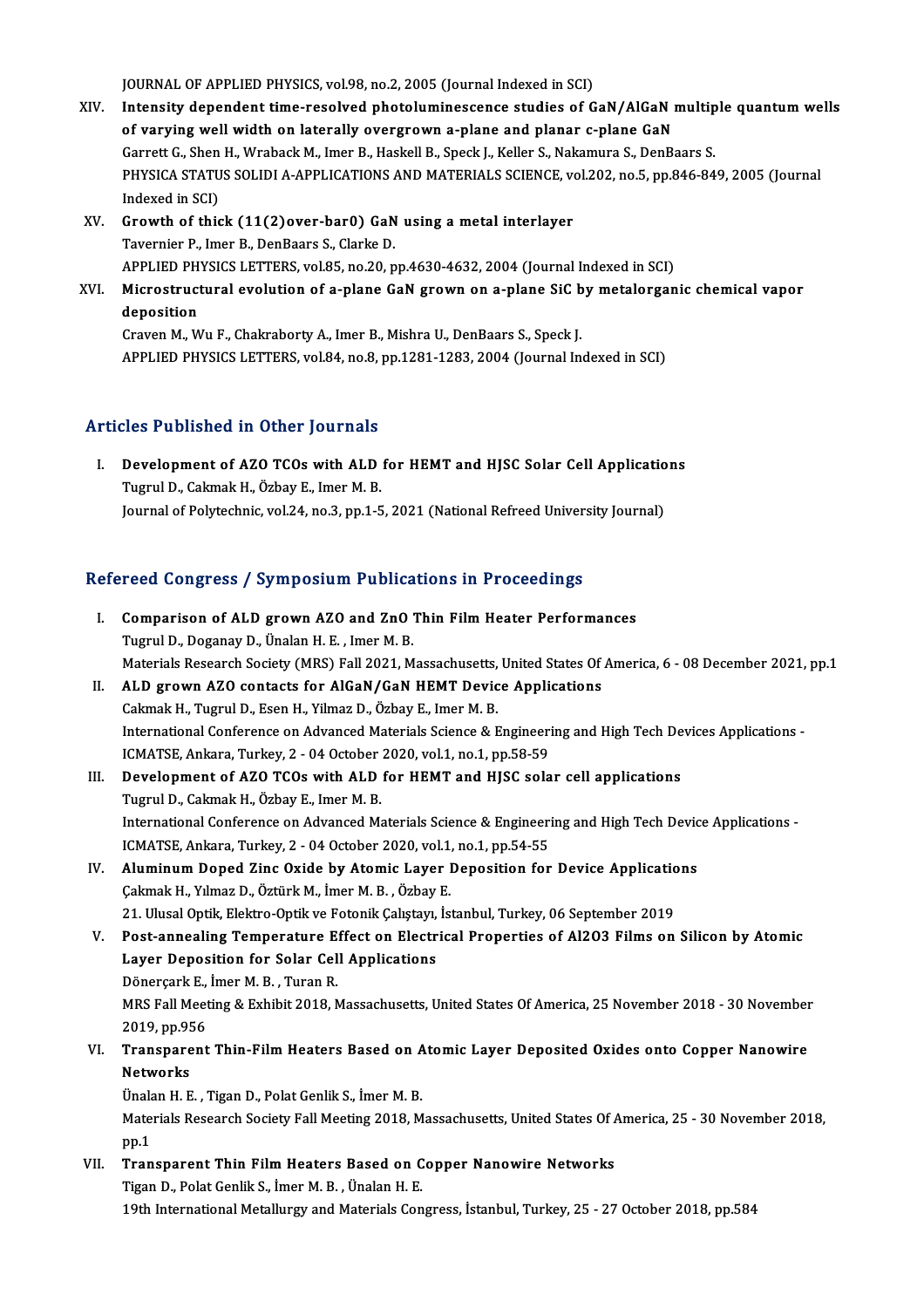| VIII.  | Copper Nanowire Network Transparent Thin-Film Heaters                                                             |
|--------|-------------------------------------------------------------------------------------------------------------------|
|        | tigan d., POLAT GENLİK S., İMER M. B., ÜNALAN H. E.                                                               |
|        | MRS Fall Meeting 2017, 26 November 2017                                                                           |
| IX.    | A Comparative Analysis of Ternary Element Addition on Corrosion Behavior of Aluminide Coatings                    |
|        | in Harsh Environmental Conditions                                                                                 |
|        | ERTÜRK U., İMER M. B.                                                                                             |
|        | 44th International Conference on Metallurgical Coatings and Thin Films - ICMCTF, SAN DIEGO, United States Of      |
|        | America, 24 - 28 April 2017                                                                                       |
| X.     | Modelling of IN 738 LC Alloy Mechanical Properties based on Microstructural Evolution Simulations                 |
|        | for Different Heat Treatment Conditions                                                                           |
|        | BOYRAZ M T, İMER M B.                                                                                             |
|        |                                                                                                                   |
|        | 44th International Conference on Metallurgical Coatings and Thin Films - ICMCTF, SAN DIEGO, United States Of      |
|        | America, 24 - 28 April 2017                                                                                       |
| XI.    | Sustainability in RD Labs                                                                                         |
|        | IMER M.B.                                                                                                         |
|        | Yeni Türkiye Stratejik Araştırma Merkezi (YTSAM), Uluslararası Bilim ve Teknoloji Konferansı, Ankara, Turkey, 3 - |
|        | 06 October 2016                                                                                                   |
| XII.   | <b>Aluminide Coating Simulations</b>                                                                              |
|        | BOYRAZ M T, İMER M B.                                                                                             |
|        | THERMAM, İzmir, Turkey, 1 - 03 September 2016                                                                     |
| XIII.  | Optimization of chemical vapor deposition process parameters for aluminizing                                      |
|        | ERTÜRK U., İMER M. B.                                                                                             |
|        | THERMAM, İzmir, Turkey, 1 September - 03 June 2016                                                                |
| XIV.   | A Comparative Analysis of Silver Nanowire Network Indium Tin Oxide and Traditional Metal Contacts                 |
|        | for Nitride Light Emitting Diodes                                                                                 |
|        | Açan M. B., COŞKUN Ş., ÜNALAN H. E., İMER M. B.                                                                   |
|        | MRS Fall Meeting' 2015, 29 November - 04 December 2015                                                            |
| XV.    | <b>III Nitrides Past Now and Then</b><br>IMER M.B.                                                                |
|        |                                                                                                                   |
|        | SSL-TR 2013 - International Workshop on Solid State Lighting Technologies and Research 2013: LEDs and OLEDs,      |
|        | İstanbul, Turkey, 20 - 21 August 2013                                                                             |
| XVI.   | <b>Cleanroom Micro Nanofabrication Process Technology III</b><br><b>IMER M.B.</b>                                 |
|        |                                                                                                                   |
|        | UNAM International Workshop on Cleanroom Training for Critical Sustainable Technologies - Renewable Energy,       |
|        | Ankara, Turkey, 24 June - 06 July 2013                                                                            |
| XVII.  | The European Commission Danube Strategy as a West East co operation High Added Manufacturing<br>Value             |
|        | <b>IMER M.B.</b>                                                                                                  |
|        | Manufture Village Workshop, 6th International Working Conference-Total Quallity Management - Advanced and         |
|        | Intelligent Approaches, Belgrade, Serbia And Montenegro, 6 - 11 June 2011                                         |
| XVIII. | Nanoteknolojide Değer Yaratma Ar Ge Buluş İnovasyon ve Girişimcilik                                               |
|        | <b>IMER M B</b>                                                                                                   |
|        | Hacettepe Üniversitesi Nanoteknoloji Günleri 'xx11, Ankara, Turkey, 3 - 04 May 2011                               |
| XIX.   | Epitaxial Material Thin Film Growth Techniques Equipment Theory                                                   |
|        | <b>IMER M B</b>                                                                                                   |
|        | UNAM International Workshop on Cleanroom Training, Ankara, Turkey, 21 June - 04 July 2010                         |
| XX.    | Technology Investment Strategies in European Energy Market and the Role of Industry and                           |
|        | Academia Collaboration                                                                                            |
|        | <b>IMER M.B.</b>                                                                                                  |
|        | EU Research Connection 2009, PRAG, Czech Republic, 7 - 08 May 2009                                                |
| XXI.   | A New Revolution in Technology Nanotechnology                                                                     |
|        |                                                                                                                   |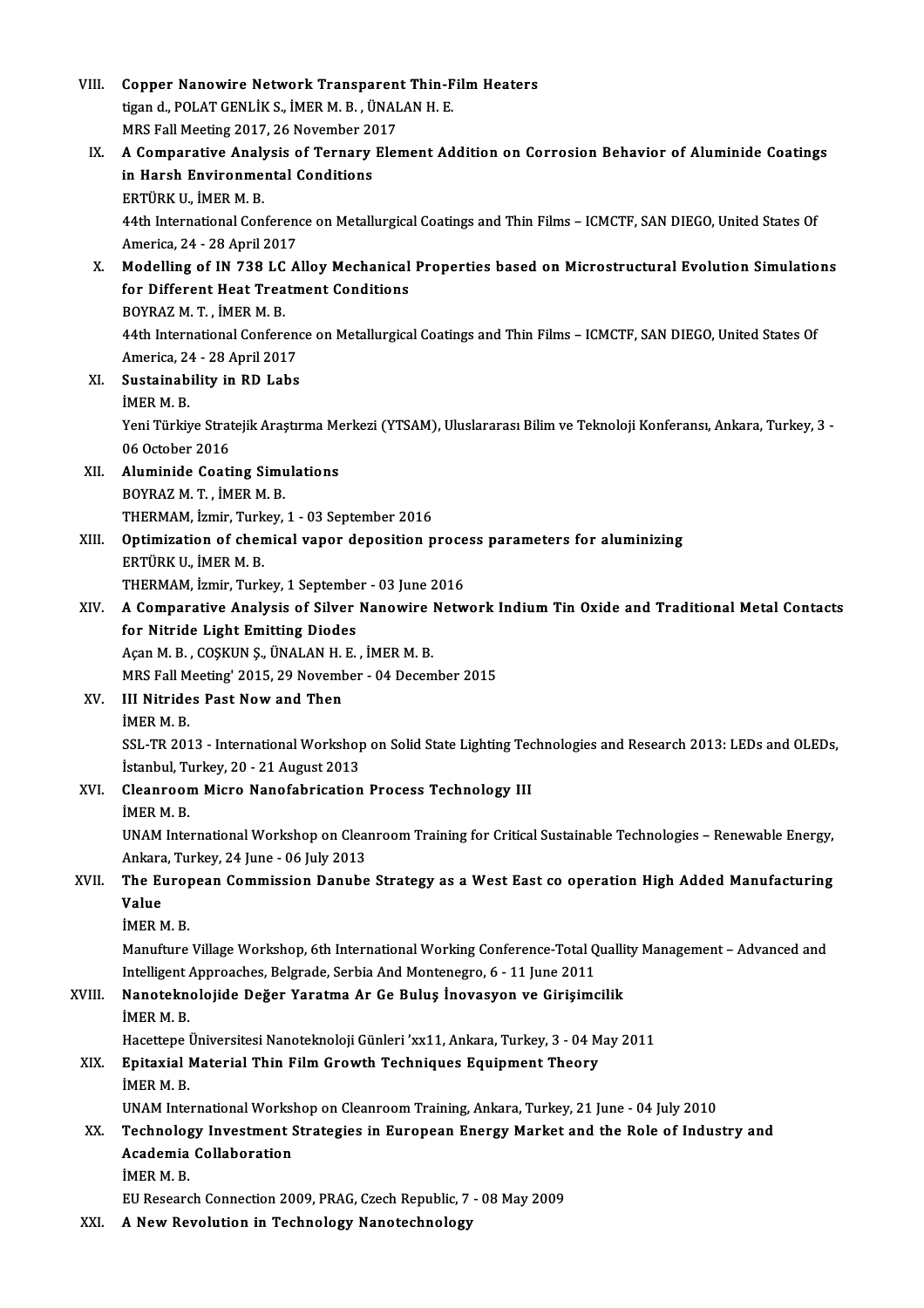İMERM.B.

International Fair of Bucharest (TIB) 2008, BÜKREŞ, Romania, 10 - 12 October 2008 Internation<br>**MOCVD** bi<br>İMER M. B.<br>Estanik Ma

IMER M. B.<br>International Fair of Bucharest (TIB) 20<br>XXII. MOCVD büyütme metodu ve teorisi

İMER M. B.<br>Fotonik Malzemeler ve Aygitlar Lisansustu Yaz Okulu, Sivas, Turkey, 19 - 23 May 2008

- XXIII. Temperature-dependent radiative lifetimes of excitons in non-polar GaN/AlGaN quantum wells Fotonik Malzemeler ve Aygitlar Lisansustu Yaz Okulu, Sivas, Turkey, 19 - 23 May 2008<br>Temperature-dependent radiative lifetimes of excitons in non-polar GaN/AlGaN quantum wells<br>Rudin S., Garrett G. A. , Shen H., Wraback M., Temperature-dependent radiative lifetimes of excitons in non-polar GaN/AlGaN quantum wells<br>Rudin S., Garrett G. A. , Shen H., Wraback M., Imer B., Haskell B., Speck J. S. , Keller S., Nakamura S., DenBaars S.<br>28th Internat Rudin S., Garrett G. A<br>28th International Co<br>vol.893, pp.315-316<br>Bolarization Anise 28th International Conference on the Physics of Semiconductors (ICPS-28), Vienna, Austria, 24 - 28 July 2006,<br>vol.893, pp.315-316<br>XXIV. Polarization Anisotropy in Nonpolar GaN films studied by polarized photoreflectance sp
- vol.893, pp.315-316<br>Polarization Anisotropy in Nonpolar GaN films studied by polarized photore<br>BEHN U., MISRA P., GRAHN H., İMER M. B. , NAKAMURA S., DENBAARS S. P. , SPECK J. S.<br>The International Symposium on Blue Laser a The International Symposium on Blue Laser and Light Emitting Diodes (ISBLLED) 2006, Montpellier, France, 15 -<br>19 May 2006 BEHN U., MISRA P., GRAHN H., İMER M. B., NAKAMURA S., DENBAARS S. P., SPECK J. S. The International Symposium on Blue Laser and Light Emitting Diodes (ISBLLED) 2006, Montpellier, Franc<br>19 May 2006<br>XXV. Temperature depedent Radiative Lifetime of Excitons in Non polar GaN AlGaN Quantum Wells<br>RUDIN S. GARR
- 19 May 2006<br>Temperature depedent Radiative Lifetime of Excitons in Non polar GaN AlGaN Quantum Wells<br>RUDIN S., GARRETT G., SHEN P., WRABACK M., İMER M. B. , HASKELL B., SPECK J. S. , KELLER S., NAKAMURA S.,<br>DENRAARS S. R Temperature<br>RUDIN S., GARRI<br>DENBAARS S. P.<br><sup>IEEE</sup> Internation RUDIN S., GARRETT G., SHEN P., WRABACK M., İMER M. B. , HASKELL B., SPECK J. S. , KELLER S., NAKAMURA S.,<br>DENBAARS S. P.<br>IEEE International Semiconductor Device Research Symposium, BETHESDA, United States Of America, 7 - 0

IEEE International Semiconductor Device Research Symposium, BETHESDA, United States Of America, 7 - 09 IEEE International Semiconductor Device Research Symposium, BETHESDA, United States Of America, 7 - 09<br>December 2005<br>XXVI. A New Approach to Defect Reduction in Non polar a GaN Sidewall Lateral Epitaxial Overgrowth SLEO

December 2005<br>A New Approach to Defect Reduction in N<br>İMER M. B. , WU F., SPECK J. S. , DENBAARS S. P.<br>6th International Conference on Nitride Semise A New Approach to Defect Reduction in Non polar a GaN Sidewall Lateral Epitaxial Overgrowth S<br>IMER M. B. , WU F., SPECK J. S. , DENBAARS S. P.<br>6th International Conference on Nitride Semiconductors (ICNS), Bremen, Germany,

İMER M. B. , WU F., SPECK J. S. , DENBAARS S. P.<br>6th International Conference on Nitride Semiconductors (ICNS), Bremen, Germany, 29 August - 02 September<br>2005 6th International Conference on Nitride Semiconductors (ICNS), Bremen, Germany, 29 August<br>2005<br>XXVII. Optical Polarization Anisotropy in Strained A Plane GaN Films on R Plane Sapphire<br>CHOSH S MISBA B CRAHN H T IMER M B NAK

- 2005<br>Optical Polarization Anisotropy in Strained A Plane GaN Films on R Plane Sapph<br>GHOSH S., MISRA P., GRAHN H. T. , İMER M. B. , NAKAMURA S., DENBAARS S. P. , SPECK J. S.<br>6th International Conference on Nitride Semisondu 6th International Conference on Nitride Semiconductors (ICNS), Bremen, Germany, 29 August - 02 September 2005 GHOSH S., MISRA P., GRAHN H. T., İMER M. B., NAKAMURA S., DENBAARS S. P., SPECK J. S. 6th International Conference on Nitride Semiconductors (ICNS), Bremen, Germany, 29 August - 02 September<br>2005<br>XXVIII. Growth of Planar Non Polar 1 1 0 0 m Plane GaN Over mPlaneSiC by Metalorganic Chemical Vapor<br>Deposition
- 2005<br>Growth of Planar N<br>Deposition MOCVD<br>IMEP M P WILE SPI Growth of Planar Non Polar 1 1 0 0 m Pla:<br>Deposition MOCVD<br>İMER M. B. , WU F., SPECK J. S. , DENBAARS S. P.<br>47th Electronic Metorials Conference (EMC), Se Deposition MOCVD<br>İMER M. B. , WU F., SPECK J. S. , DENBAARS S. P.<br>47th Electronic Materials Conference (EMC), Santa-Barbara, United States Of America, 22 - 24 June 2005<br>Structural and electrical characterization of a plane

- IMER M. B., WU F., SPECK J. S., DENBAARS S. P.<br>47th Electronic Materials Conference (EMC), Santa-Barbara, United States Of America, 22 -<br>XXIX. Structural and electrical characterization of a-plane GaN grown on a-plane SiC 47th Electronic Materials Conference (EMC), Santa-Barbara, United States Of Amer<br>Structural and electrical characterization of a-plane GaN grown on a-plan<br>Craven M., Chakraborty A., Imer B., Wu F., Keller S., Mishra U., Sp Structural and electrical characterization of a-plane GaN grown on a-plane SiC<br>Craven M., Chakraborty A., Imer B., Wu F., Keller S., Mishra U., Speck J., DenBaars S.<br>5th International Conference on Nitride Semiconductors ( Craver<br>5th In<br>2135<br>Micro 5th International Conference on Nitride Semiconductors (ICNS-5), Nara, Japan, 25 - 3<br>2135<br>XXX. Microstructure Evolution in BZT Ceramics Processed at Low Temperature<br>IMER M. B. NETTI ESUIR L. BUILE R.
- 2135<br>Microstructure Evolution in BZT Ceramics Processed at Low Temperature<br>İMER M.B. , NETTLESHIP I., PHULE P. 102nd Annual Meeting Exposition of American Ceramic Society, ST. LOUIS, United States Of America, 29 April - 03

May2001

## Supported Projects

Supported Projects<br>YERCİ S., İMER M. B. , AYAN A., Project Supported by Higher Education Institutions, Boşluk üzerinde germanyum<br>vanyunun matal yardımlı asındırma ve taylama ile ünstilmesi 2017–2019 yappor cea 11999es<br>YERCİ S., İMER M. B. , AYAN A., Project Supported by Higher Education Ins<br>yapısının metal yardımlı aşındırma ve tavlama ile üretilmesi, 2017 - 2019<br>iMER M. B., Project Supported by Higher Education Insti YERCİ S., İMER M. B. , AYAN A., Project Supported by Higher Education Institutions, Boşluk üzerinde germanyum<br>yapısının metal yardımlı aşındırma ve tavlama ile üretilmesi, 2017 - 2019<br>İMER M. B. , Project Supported by High

yapısının metal yardımlı aşındırma ve tavlama ile üretilmesi, 2017 - 2019<br>İMER M. B. , Project Supported by Higher Education Institutions, SIKILANMIŞ GRAFİ<br>KAP TERMAL ANALİZİYLE KATILAŞMA MORFOLOJİSİNİN KONTROLÜ, 2017 - 20 İMER M. B., Project Supported by Higher Education Institutions, SIKILANMIŞ GRAFİTLİ DÖKME DEMİRLERDE KAPA<br>KAP TERMAL ANALİZİYLE KATILAŞMA MORFOLOJİSİNİN KONTROLÜ, 2017 - 2017<br>İMER M. B., Project Supported by Higher Educati

KAP TERMAL ANALİZİYLE KATILAŞMA MORFOLOJİSİNİN KONTRO<br>İMER M. B. , Project Supported by Higher Education Institutions, SII<br>YÖNTEMİYLE METAL MATRİXLİ KOMPOZİT ÜRETİMİ, 2017 - 2017<br>YERÇİ S. AYAN A. İMER M. B., Project Suppor İMER M. B. , Project Supported by Higher Education Institutions, SIKIŞTIRMA VE YÜKSEK BASINÇLI KALIP DÖKÜM<br>YÖNTEMİYLE METAL MATRİXLİ KOMPOZİT ÜRETİMİ, 2017 - 2017<br>YERCİ S., AYAN A., İMER M. B. , Project Supported by Higher

YÖNTEMİYLE METAL MATRİXLİ KOMPOZİT ÜRETİMİ, 2017 - 20<br>YERCİ S., AYAN A., İMER M. B. , Project Supported by Higher Edu<br>metal yardımlı aşındırma ve tavlama ile üretilmesi, 2016 - 2016<br>İMER M. B. , Project Supported by Higher YERCİ S., AYAN A., İMER M. B. , Project Supported by Higher Education Institutions, Boşluk üzerinde silisyum yap<br>metal yardımlı aşındırma ve tavlama ile üretilmesi, 2016 - 2016<br>İMER M. B. , Project Supported by Higher Educ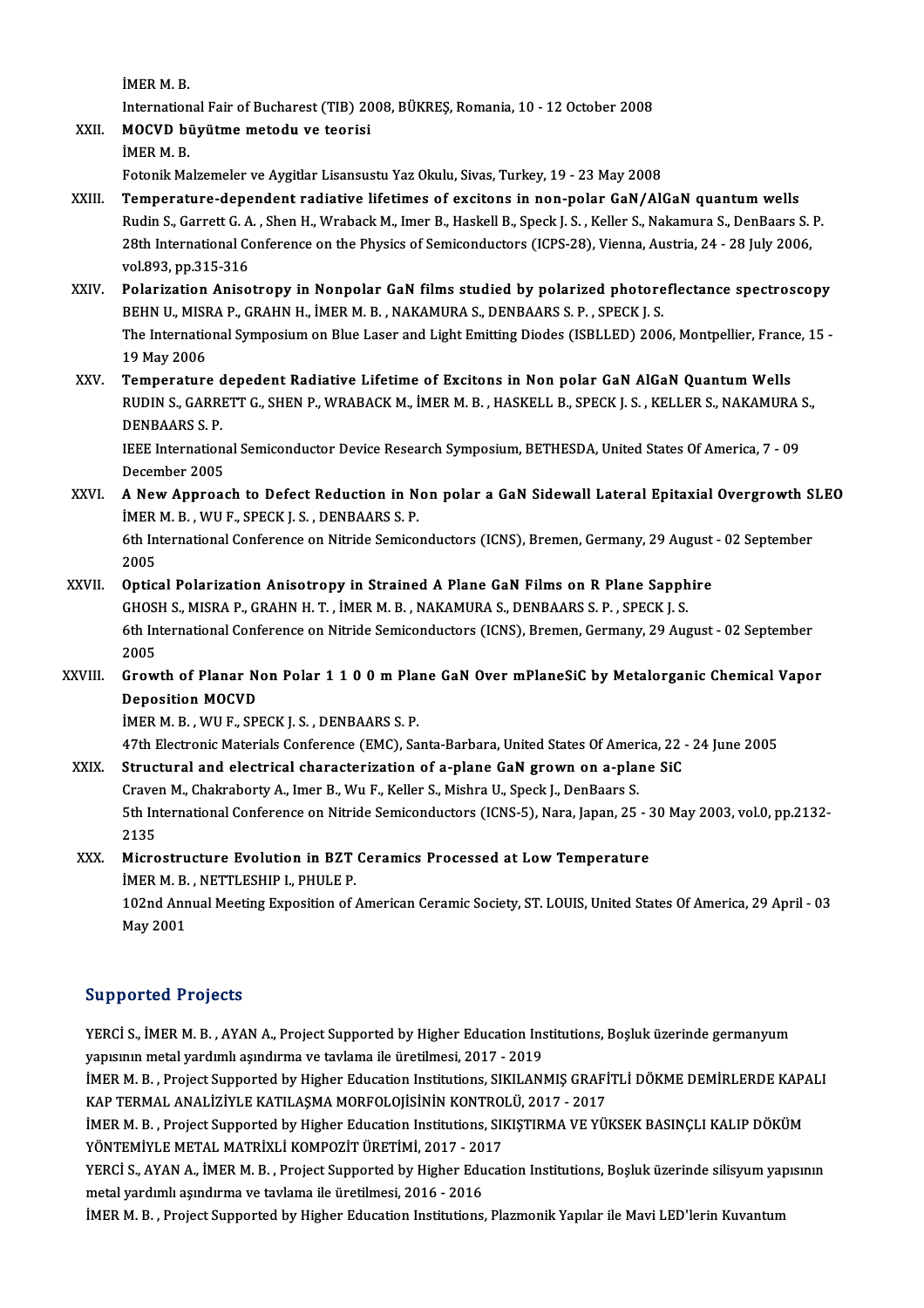## Patent

Patent<br>İmer M. B. , Denbaars S., Speck J., Nakamura S., Growth of planar non-polar {1-1 0 0} m-plane gallium nitride with<br>metalerganis shemical vaner denesition (MOCVD), Batent CHAPTER C Physics. The Invention Begistration metalorganic chemical vapor deposition (MOCVD), Patent, CHAPTER G Physics, The Invention Registration Number:<br>7338828 , Initial Registration, 2008 Imer M. B. , Denbaars S., Speck J., Na.<br>metalorganic chemical vapor deposi<br>7338828 , Initial Registration, 2008<br>Imer M. B., Denbaars S. Speck J. De metalorganic chemical vapor deposition (MOCVD), Patent, CHAPTER G Physics, The Invention Registration Number:<br>7338828 , Initial Registration, 2008<br>İmer M. B. , Denbaars S., Speck J., Defect reduction of non-polar and semi-

7338828 , Initial Registration, 2008<br>İmer M. B. , Denbaars S., Speck J., Defect reduction of non-polar and semi-polar III-Nitrides with sidewall lateral epitaxial<br>overgrowth (SLEO), Patent, CHAPTER G Physics, The Invention overgrowth (SLEO), Patent, CHAPTER G Physics, The Invention Registration Number: 7361576 , Initial Registration, 2008<br>Scientific Refereeing

Scie**ntific Refereeing**<br>TUBITAK Project, 1501 - Industry R & D Projects Support Program, Middle East Technical University, Turkey, November<br>2021 SCIET<br>TUBIT<br>2021<br>TUBIT TUBITAK Project, 1501 - Industry R & D Projects Support Program, Middle East Technical University, Turkey, Novem<br>2021<br>TUBITAK Project, 1001 - Program for Supporting Scientific and Technological Research Projects, Ozyegin U 2021<br>TUBITAK Project, 1001 - Program for Supporting Scientific and Technological Research Projects, Ozyegin University,<br>Turkey, May 2021 TUBITAK Project, 1001 - Program for Supporting Scientific and Technological Research Projects, Ozyegin University,<br>Turkey, May 2021<br>TUBITAK Project, 1001 - Program for Supporting Scientific and Technological Research Proje Turkey, May 2021<br>TUBITAK Project, 1<br>Turkey, May 2021<br>TUBITAK Project 1 TUBITAK Project, 1001 - Program for Supporting Scientific and Technological Research Projects, Ankara University,<br>Turkey, May 2021<br>TUBITAK Project, 1509 - TÜBİTAK International Industry R&D Projects Support Program, BOSCH, Turkey, May 2021<br>TUBITAK Project, 1509 - TÜBİTAK International Industry R&D Projects Support Program, BOSCH, Turkey, August 2020<br>TUBITAK Project, 3001 - Initial R&D Projects Support Program, Alanya Alaaddin Keykubat Univer TUBITAK Project, 1509 - TÜBİTAK International Industry R&D Projects Support Program, BOS<br>TUBITAK Project, 3001 - Initial R&D Projects Support Program, Alanya Alaaddin Keykubat Un<br>TUBITAK Project, 2244 - Industrial Phd. Pro TUBITAK Project, 3001 - Initial R&D Projects Support Program, Alanya Alaaddin Keykubat University, Turkey, July<br>TUBITAK Project, 2244 - Industrial Phd. Program Project, Gazi University, Turkey, April 2020<br>TUBITAK Project, TUBITAK Project, 2244 - Industrial Phd. Program Project, Gazi University, Turkey, April 2020<br>TUBITAK Project, 1001 - Program for Supporting Scientific and Technological Research Proje<br>Turkey, July 2019 TUBITAK Project, 1001 - Program for Supporting Scientific and Technological Research Projects, Inonu University,<br>Turkey, July 2019<br>TUBITAK Project, 1001 - Program for Supporting Scientific and Technological Research Projec TUBITAK Project, 1001 - Program for Supporting Scientific and Technological Research Projects, Yildiz Technical TUBITAK Project, 1001 - Program for Supporting Scientific and Technological Research Projects, Yildiz Technical<br>University, Turkey, July 2019<br>TUBITAK Project, 1001 - Program for Supporting Scientific and Technological Rese University, Turkey, July 2019<br>TUBITAK Project, 1001 - Prog<br>University, Turkey, July 2019<br>TUBITAK Project, 1001 - Prog TUBITAK Project, 1001 - Program for Supporting Scientific and Technological Research Projects, Erzurum Technical<br>University, Turkey, July 2019<br>Turkey, July 2019<br>Turkey, July 2019 University, Turkey, July 2019<br>TUBITAK Project, 1001 - Program for Supporting Scientific and Technological Research Projects, Erciyes University,<br>Turkey, July 2019 TUBITAK Project, 1001 - Program for Supporting Scientific and Technological Research Projects, I<br>Turkey, July 2019<br>TUBITAK Project, 1507 - TÜBİTAK SME R&D Start Support Program, APSILON, Turkey, July 2018<br>TUBITAK Project, Turkey, July 2019<br>TUBITAK Project, 1507 - TÜBİTAK SME R&D Start Support Program, APSILON, Turkey, July 201<br>TUBITAK Project, 1501 - Industry R & D Projects Support Program, VESTEL, Turkey, July 2018<br>TUBITAK Project, 1512 - TUBITAK Project, 1507 - TÜBİTAK SME R&D Start Support Program, APSILON, Turkey, July 2018<br>TUBITAK Project, 1501 - Industry R & D Projects Support Program, VESTEL, Turkey, July 2018<br>TUBITAK Project, 1512 - Progressive Suppo TUBITAK Project, 1<br>TUBITAK Project, 1<br>Turkey, May 2018<br>TUBITAK Project 1 TUBITAK Project, 1512 - Progressive Support Program for Entrepreneurship, GİRİŞİMCİLER İÇİN GEÇİCİ KURULUŞ,<br>Turkey, May 2018<br>TUBITAK Project, 1512 - Progressive Support Program for Entrepreneurship, GİRİŞİMCİLER İÇİN GEÇİC Turkey, May 2018<br>TUBITAK Project, 1<br>Turkey, May 2018<br>TUBITAK Project 1 TUBITAK Project, 1512 - Progressive Support Program for Entrepreneurship, GİRİŞİMCİLER İÇİN GEÇİCİ KURULUŞ,<br>Turkey, May 2018<br>TUBITAK Project, 1512 - Progressive Support Program for Entrepreneurship, GİRİŞİMCİLER İÇİN GEÇİC Turkey, May 2018<br>TUBITAK Project, 1512 - Progressive Support Program for Entrepreneurship, GİRİŞİMCİLER İÇİN GEÇİCİ KURULUŞ,<br>Turkey, May 2018 TUBITAK Project, 1512 - Progressive Support Program for Entrepreneurship, GİRİŞİMCİLER İÇİN GEÇİCİ KURULUŞ,<br>Turkey, May 2018<br>Turkey, May 2018<br>Turkey, May 2018 Turkey, May 2018<br>TUBITAK Project, 1<br>Turkey, May 2018<br>TUBITA*V* Project 1 TUBITAK Project, 1512 - Progressive Support Program for Entrepreneurship, GİRİŞİMCİLER İÇİN GEÇİCİ KURULUŞ,<br>Turkey, May 2018<br>Turkey, May 2018<br>Turkey, May 2018 Turkey, May 2018<br>TUBITAK Project, 1<br>Turkey, May 2018<br>TUBITA*V* Project 1 TUBITAK Project, 1512 - Progressive Support Program for Entrepreneurship, GİRİŞİMCİLER İÇİN GEÇİCİ KURULUŞ,<br>Turkey, May 2018<br>Turkey, May 2018<br>Turkey, May 2018 Turkey, May 2018<br>TUBITAK Project, 1512 - Progressive Support Program for Entrepreneurship, GİRİŞİMCİLER İÇİN GEÇİCİ KURULUŞ,<br>Turkey, May 2018 TUBITAK Project, 1512 - Progressive Support Program for Entrepreneurship, GİRİŞİMCİLER İÇİN GEÇİCİ KURULUŞ,<br>Turkey, May 2018<br>Turkay, May 2018<br>Turkay, May 2018 Turkey, May 2018<br>TUBITAK Project, 1<br>Turkey, May 2018<br>TUBITA*V* Project 1 TUBITAK Project, 1512 - Progressive Support Program for Entrepreneurship, GİRİŞİMCİLER İÇİN GEÇİCİ KURULUŞ,<br>Turkey, May 2018<br>Turkay, May 2018<br>Turkay, May 2018 Turkey, May 2018<br>TUBITAK Project, 1<br>Turkey, May 2018<br>TUBITA*V* Project 1 TUBITAK Project, 1512 - Progressive Support Program for Entrepreneurship, GİRİŞİMCİLER İÇİN GEÇİCİ KURULUŞ,<br>Turkey, May 2018<br>TUBITAK Project, 1512 - Progressive Support Program for Entrepreneurship, GİRİŞİMCİLER İÇİN GEÇİC Turkey, May 2018<br>TUBITAK Project, 1512 - Progressive Support Program for Entrepreneurship, GİRİŞİMCİLER İÇİN GEÇİCİ KURULUŞ,<br>Turkey, May 2018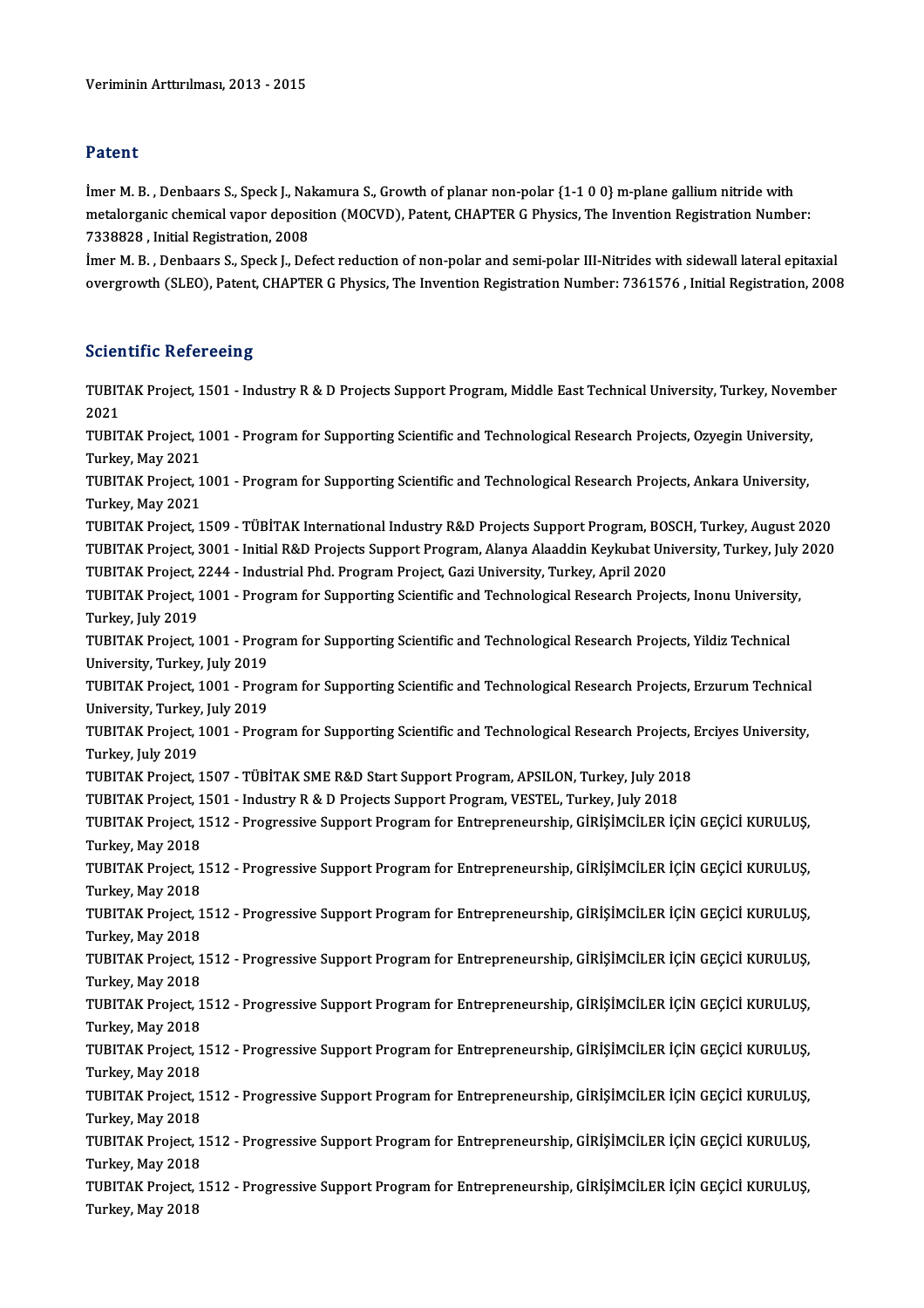TUBITAK Project, 1512 - Progressive Support Program for Entrepreneurship, GİRİŞİMCİLER İÇİN GEÇİCİ KURULUŞ,<br>Turkay, May 2018 TUBITAK Project, 1<br>Turkey, May 2018<br>TUBITA*V* Project 1 TUBITAK Project, 1512 - Progressive Support Program for Entrepreneurship, GİRİŞİMCİLER İÇİN GEÇİCİ KURULUŞ,<br>Turkey, May 2018<br>Turkay, May 2018<br>Turkay, May 2018 Turkey, May 2018<br>TUBITAK Project, 1<br>Turkey, May 2018<br>TUBITA*V* Project 1 TUBITAK Project, 1512 - Progressive Support Program for Entrepreneurship, GİRİŞİMCİLER İÇİN GEÇİCİ KURULUŞ,<br>Turkey, May 2018<br>TUBITAK Project, 1512 - Progressive Support Program for Entrepreneurship, GİRİŞİMCİLER İÇİN GEÇİC Turkey, May 2018<br>TUBITAK Project, 1512 - Progressive Support Program for Entrepreneurship, GİRİŞİMCİLER İÇİN GEÇİCİ KURULUŞ,<br>Turkey, May 2018 TUBITAK Project, 1512 - Progressive Support Program for Entrepreneurship, GİRİŞİMCİLER İÇİN GEÇİCİ KURULUŞ,<br>Turkey, May 2018<br>TUBITAK Project, 1511 - TUBITAK Priority Fields Research Technology Development and Innovation PD Turkey, May 2018<br>TUBITAK Project, 1511 -<br>Turkey, November 2017<br>TUBITAK Project, 1512 TUBITAK Project, 1511 - TUBITAK Priority Fields Research Technology Development and Innovation PDP, ASELSAN<br>Turkey, November 2017<br>TUBITAK Project, 1512 - Progressive Support Program for Entrepreneurship, GİRİŞİMCİLER İÇİN Turkey, November 201<br>TUBITAK Project, 1512<br>Turkey, October 2017<br>TUBITAK Project, 1512 TUBITAK Project, 1512 - Progressive Support Program for Entrepreneurship, GİRİŞİMCİLER İÇİN GEÇİCİ KURULUŞ,<br>Turkey, October 2017<br>TUBITAK Project, 1512 - Progressive Support Program for Entrepreneurship, GİRİŞİMCİLER İÇİN G Turkey, October 2017<br>TUBITAK Project, 1512 - Progressive Support Program for Entrepreneurship, GİRİŞİMCİLER İÇİN GEÇİCİ KURULUŞ,<br>Turkey, October 2017 TUBITAK Project, 1512 - Progressive Support Program for Entrepreneurship, GİRİŞİMCİLER İÇİN GEÇİCİ KURULUŞ, Turkey, October 2017 TUBITAK Project, 1512 - Progressive Support Program for Entrepreneurship, GİRİŞİMCİLER İÇİN GEÇİCİ KURULUŞ,<br>Turkey, October 2017<br>TUBITAK Project, 1512 - Progressive Support Program for Entrepreneurship, GİRİŞİMCİLER İÇİN G Turkey, October 2017<br>TUBITAK Project, 1512<br>Turkey, October 2017<br>TUBITAK Project, 1513 TUBITAK Project, 1512 - Progressive Support Program for Entrepreneurship, GİRİŞİMCİLER İÇİN GEÇİCİ KURULUŞ,<br>Turkey, October 2017<br>TUBITAK Project, 1512 - Progressive Support Program for Entrepreneurship, GİRİŞİMCİLER İÇİN G Turkey, October 2017<br>TUBITAK Project, 1512<br>Turkey, October 2017<br>TUBITAK Project, 1513 TUBITAK Project, 1512 - Progressive Support Program for Entrepreneurship, GİRİŞİMCİLER İÇİN GEÇİCİ KURULUŞ,<br>Turkey, October 2017<br>TUBITAK Project, 1512 - Progressive Support Program for Entrepreneurship, GİRİŞİMCİLER İÇİN G Turkey, October 2017<br>TUBITAK Project, 1512<br>Turkey, October 2017<br>TUBITAK Project, 1003 TUBITAK Project, 1512 - Progressive Support Program for Entrepreneurship, GİRİŞİMCİLER İÇİN GEÇİCİ KUR<br>Turkey, October 2017<br>TUBITAK Project, 1003 - Priority Areas R&D Projects Support Program, TUBITAK MAM, Turkey, August 2 Turkey, October 2017<br>TUBITAK Project, 1003 - Priority Areas R&D Projects Support Program, TUBITAK MAM, Turkey, August 2017<br>TUBITAK Project, 1003 - Priority Areas R&D Projects Support Program, Abdullah Gul University, Turke TUBITAK Project, 1003 - Priority Areas R&D Projects Support Program, TUBITAK MAM, Turkey, August 2017<br>TUBITAK Project, 1003 - Priority Areas R&D Projects Support Program, Abdullah Gul University, Turkey, August 2017<br>TUBITA TUBIT<br>TUBIT<br>2017<br>TUBIT TUBITAK Project, 1003 - Priority Areas R&D Projects Support Program, Izmir Katip Celebi University, Turkey, Augus<br>2017<br>TUBITAK Project, 1512 - Progressive Support Program for Entrepreneurship, GİRİŞİMCİLER İÇİN GEÇİCİ KURU 2017<br>TUBITAK Project, 1<br>Turkey, July 2017<br>TURITAK Project 1 TUBITAK Project, 1512 - Progressive Support Program for Entrepreneurship, GİRİŞİMCİLER İÇİN GEÇİCİ KURULUŞ,<br>Turkey, July 2017<br>Turkey, July 2017<br>Turkey, July 2017 Turkey, July 2017<br>TUBITAK Project, 1512 - Progressive Support Program for Entrepreneurship, GİRİŞİMCİLER İÇİN GEÇİCİ KURULUŞ,<br>Turkey, July 2017 TUBITAK Project, 1512 - Progressive Support Program for Entrepreneurship, GİRİŞİMCİLER İÇİN GEÇİCİ KURULUŞ,<br>Turkey, July 2017<br>Turkey, July 2017<br>Turkey, July 2017 Turkey, July 2017<br>TUBITAK Project, 1<br>Turkey, July 2017<br>TUBITAK Project 1 TUBITAK Project, 1512 - Progressive Support Program for Entrepreneurship, GİRİŞİMCİLER İÇİN GEÇİCİ KURULUŞ,<br>Turkey, July 2017<br>Turkey, July 2017<br>Turkey, July 2017 Turkey, July 2017<br>TUBITAK Project, 1<br>Turkey, July 2017<br>TUBITAK Project 1 TUBITAK Project, 1512 - Progressive Support Program for Entrepreneurship, GİRİŞİMCİLER İÇİN GEÇİCİ KURULUŞ,<br>Turkey, July 2017<br>Turkey, July 2017<br>Turkey, July 2017 Turkey, July 2017<br>TUBITAK Project, 1<br>Turkey, July 2017<br>TUBITAK Project 1 TUBITAK Project, 1512 - Progressive Support Program for Entrepreneurship, GİRİŞİMCİLER İÇİN GEÇİCİ KURULUŞ,<br>Turkey, July 2017<br>Turkey, July 2017<br>Turkey, July 2017 Turkey, July 2017<br>TUBITAK Project, 1<br>Turkey, July 2017<br>TUBITAK Project 1 TUBITAK Project, 1512 - Progressive Support Program for Entrepreneurship, GİRİŞİMCİLER İÇİN GEÇİCİ KURULUŞ,<br>Turkey, July 2017<br>TUBITAK Project, 1512 - Progressive Support Program for Entrepreneurship, GİRİŞİMCİLER İÇİN GEÇİ Turkey, July 2017<br>TUBITAK Project, 1512 - Progressive Support Program for Entrepreneurship, GİRİŞİMCİLER İÇİN GEÇİCİ KURULUŞ,<br>Turkey, July 2017 TUBITAK Project, 1512 - Progressive Support Program for Entrepreneurship, GİRİŞİMCİLER İÇİN GEÇİCİ KURULUŞ,<br>Turkey, July 2017<br>TUBITAK Project, 1512 - Progressive Support Program for Entrepreneurship, GİRİŞİMCİLER İÇİN GEÇİ Turkey, July 2017<br>TUBITAK Project, 1<br>Turkey, July 2017<br>TUBITAK Project 1 TUBITAK Project, 1512 - Progressive Support Program for Entrepreneurship, GİRİŞİMCİLER İÇİN GEÇİCİ KURULUŞ,<br>Turkey, July 2017<br>Turkey, July 2017<br>Turkey, July 2017 Turkey, July 2017<br>TUBITAK Project, 1<br>Turkey, July 2017<br>TUBITAK Project 1 TUBITAK Project, 1512 - Progressive Support Program for Entrepreneurship, GİRİŞİMCİLER İÇİN<br>Turkey, July 2017<br>TUBITAK Project, 1501 - Industry R & D Projects Support Program, ARÇELİK, Turkey, May 2017<br>TUBITAK Project, 1991 Turkey, July 2017<br>TUBITAK Project, 1501 - Industry R & D Projects Support Program, ARÇELİK, Turkey, May 2017<br>TUBITAK Project, 1001 - Program for Supporting Scientific and Technological Research Projects, Yildiz Technical<br>U TUBITAK Project, 1501 - Indus<br>TUBITAK Project, 1001 - Prog<br>University, Turkey, May 2017<br>TUBITAK Project, 2501 - Natio TUBITAK Project, 1001 - Program for Supporting Scientific and Technological Research Projects, Yildiz Technical<br>University, Turkey, May 2017<br>TUBITAK Project, 3501 - National Young Researcher Career Development Program, Isk University, Turkey, May 2017<br>TUBITAK Project, 3501 - National Young Researcher Career Development Program, Iskenderun Technical University,<br>Turkey, May 2017 TUBITAK Project, 3501 - National Young Researcher Career Development Program, Iskenderun Technical University<br>Turkey, May 2017<br>Turkey, May 2017<br>Turkey, May 2017 Turkey, May 2017<br>TUBITAK Project, 1<br>Turkey, May 2017<br>TUBITA*V* Project 1 TUBITAK Project, 1001 - Program for Supporting Scientific and Technological Research Projects, Kocaeli Universit<br>Turkey, May 2017<br>TUBITAK Project, 1001 - Program for Supporting Scientific and Technological Research Project Turkey, May 2017<br>TUBITAK Project, 1001 - Program for Supporting Scientific and Technological Research Projects, Gebze Technical<br>University, Turkey, May 2017